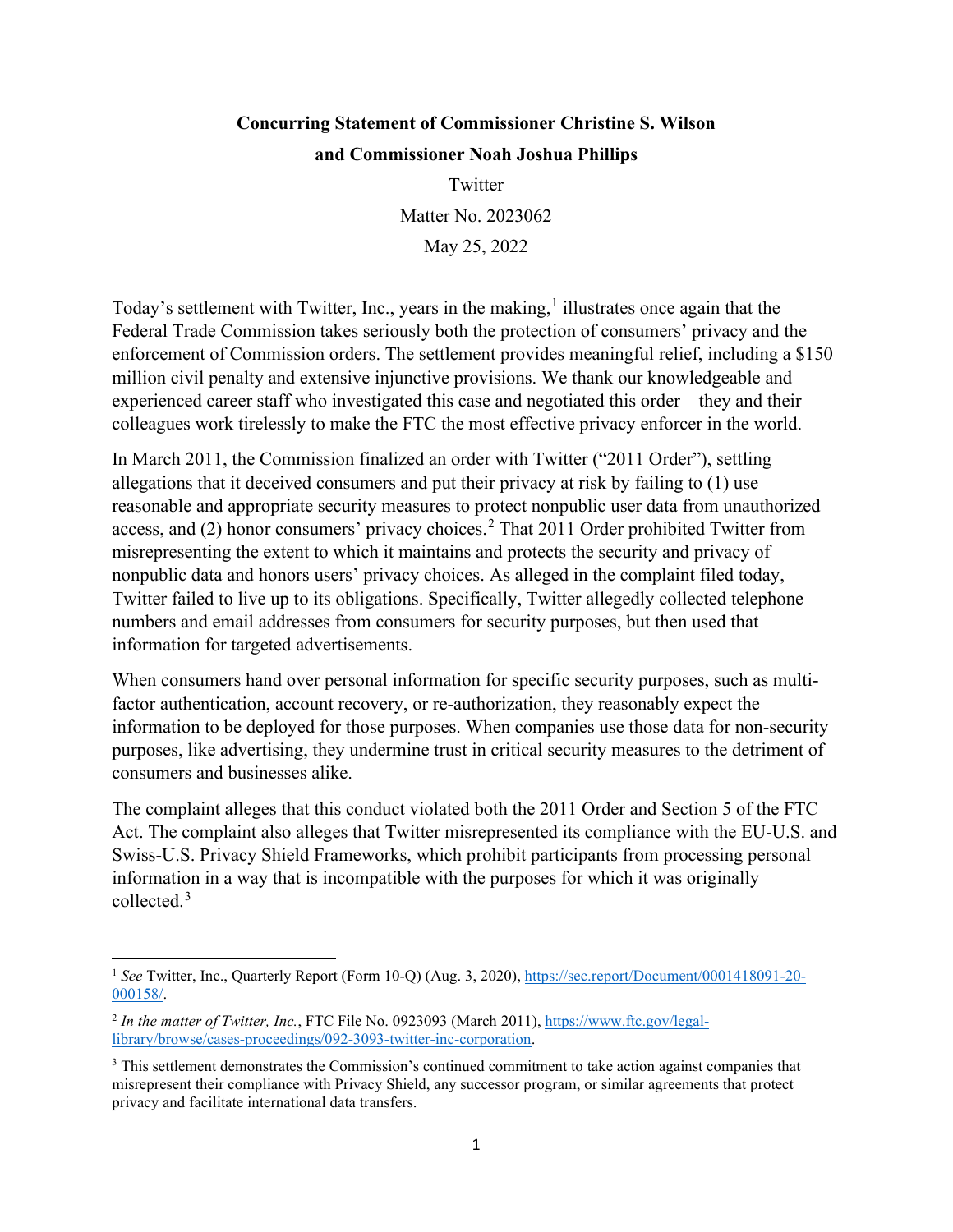The new Twitter order employs the model that the FTC has built during two decades of vigorous data access controls, technical measures to monitor unauthorized access, training, and certifications. privacy and data security enforcement. Observant readers will spot many injunctive remedies the Commission has employed repeatedly in its privacy and data security orders. For example, the order requires Twitter to create and implement a privacy and security program that includes privacy risk assessments, detailed privacy reviews for new or modified products, documentation,

 reflect recent refinements. For example, Twitter is required to use either multifactor imposed in our 2019 enforcement action against Facebook.<sup>6</sup> But the FTC's enforcement model is not static; the Commission has refined and updated it to address evolving business practices and technologies. Some of the provisions in today's order authentication or a widely adopted mechanism that provides equivalent security.<sup>[4](#page-1-0)</sup> The Commission first included a requirement to use multifactor authentication in our March enforcement action against CaféPress.<sup>5</sup> Today's order also requires Twitter to design and implement both a privacy and an information security program, a dual obligation we first

And, in each case, the Commission tailors its enforcement to the specific unlawful conduct and harms alleged in each case. This Twitter order includes a data use restriction tied to the core

<span id="page-1-1"></span><sup>5</sup>*See In the Matter of CafePress*, No. 192-3209 (Mar. 2022),

[Order.pdf](https://www.ftc.gov/system/files/ftc_gov/pdf/Residual%20Pumpkin%20Agreement%20Containing%20Consent%20Order.pdf) (Section II.E.7). This obligation builds on provisions in prior Commission orders that require encryption or other security features. *See, e.g.*, *In the Matter of Zoom Video Communications*, Inc., C-4731 (Feb. 2021), such as encryption, tokenization, or other same or greater protections, for Covered Information collected, *LightYear Dealer Technologies*, LLC, No. C-4687 (Sept. 2019), [https://www.ftc.gov/system/files/ftc\\_gov/pdf/Residual%20Pumpkin%20Agreement%20Containing%20Consent%20](https://www.ftc.gov/system/files/ftc_gov/pdf/Residual%20Pumpkin%20Agreement%20Containing%20Consent%20Order.pdf)  [https://www.ftc.gov/system/files/documents/cases/1923167\\_c-4731\\_zoom\\_final\\_order.pdf](https://www.ftc.gov/system/files/documents/cases/1923167_c-4731_zoom_final_order.pdf) (requiring "[p]rotections, maintained, processed, or stored by Respondent, including in transit and at rest" (Section II.E.11)); *In the Matter of* 

<span id="page-1-2"></span> Respondent's activities, and the sensitivity of the Covered Information." Part VII of the order requires that it: 6 Part V of the Facebook order requires that it: "implement, and thereafter maintain, a comprehensive information security program that is designed to protect the security of Covered Information. In addition to any security-related measures associated with Respondent's Privacy Program under Part VII of this Order, the information security program must contain safeguards appropriate to Respondent's size and complexity, the nature and scope of "establish and implement, and thereafter maintain a comprehensive privacy program ('Privacy Program') that protects the privacy, confidentiality, and Integrity of the Covered Information collected, used, or shared by Respondent." *U.S. v. Facebook*, No. 1:19-cv-2184 (D.D.C. July 24, 2019),

<span id="page-1-0"></span><sup>4</sup>*In the Matter of Twitter, Inc.*, C-4316, Decision and Order (May 2022) (Section IV).

[https://www.ftc.gov/system/files/documents/cases/172\\_3051\\_c-4687\\_dealerbuilt\\_decision\\_order.pdf](https://www.ftc.gov/system/files/documents/cases/172_3051_c-4687_dealerbuilt_decision_order.pdf) (requiring encryption of all Social Security numbers and financial account information on Respondent's computer networks (Section I.E.4)).

[https://www.ftc.gov/system/files/documents/cases/182\\_3109\\_facebook\\_order\\_filed\\_7-24-19.pdf;](https://www.ftc.gov/system/files/documents/cases/182_3109_facebook_order_filed_7-24-19.pdf) *In the Matter of Facebook, Inc.*, C-4365 (Apr. 2020),

 (discussing the inclusion of a requirement for both a privacy and security program). [https://www.ftc.gov/system/files/documents/cases/c4365facebookmodifyingorder.pdf,](https://www.ftc.gov/system/files/documents/cases/c4365facebookmodifyingorder.pdf) *see also* 2019 Order Fact Sheet (Jul. 24, 2019),[https://www.ftc.gov/system/files/attachments/press-releases/ftc-imposes-5-billion-penalt](https://www.ftc.gov/system/files/attachments/press-releases/ftc-imposes-5-billion-penalty)[y](https://www.ftc.gov/system/files/attachments/press-releases/ftc-imposes-5-billion-penalty-sweeping-new-privacy-restrictions-facebook/2019_order_fact_sheet_facebook.pdf)[sweeping-new-privacy-restrictions-facebook/2019\\_order\\_fact\\_sheet\\_facebook.pdf](https://www.ftc.gov/system/files/attachments/press-releases/ftc-imposes-5-billion-penalty-sweeping-new-privacy-restrictions-facebook/2019_order_fact_sheet_facebook.pdf) (noting that the order requires Facebook to create a comprehensive data security program and a mandated privacy program); Statement of Chairman Joseph J. Simons and Commissioners Noah Joshua Phillips and Christine S. Wilson Regarding the Matter of Facebook (Jul. 24, 2019)[, h](https://www.ftc.gov/legal-library/browse/cases-proceedings/public-statements/statement-chairman-joe-simons-commissioners-noah-joshua-phillips-christine-s-wilson-regarding-matter)[ttps://www.ftc.gov/legal-library/browse/cases-proceedings/public](https://www.ftc.gov/legal-library/browse/cases-proceedings/public)[statements/statement-chairman-joe-simons-commissioners-noah-joshua-phillips-christine-s-wilson-regarding-matter](https://www.ftc.gov/legal-library/browse/cases-proceedings/public-statements/statement-chairman-joe-simons-commissioners-noah-joshua-phillips-christine-s-wilson-regarding-matter)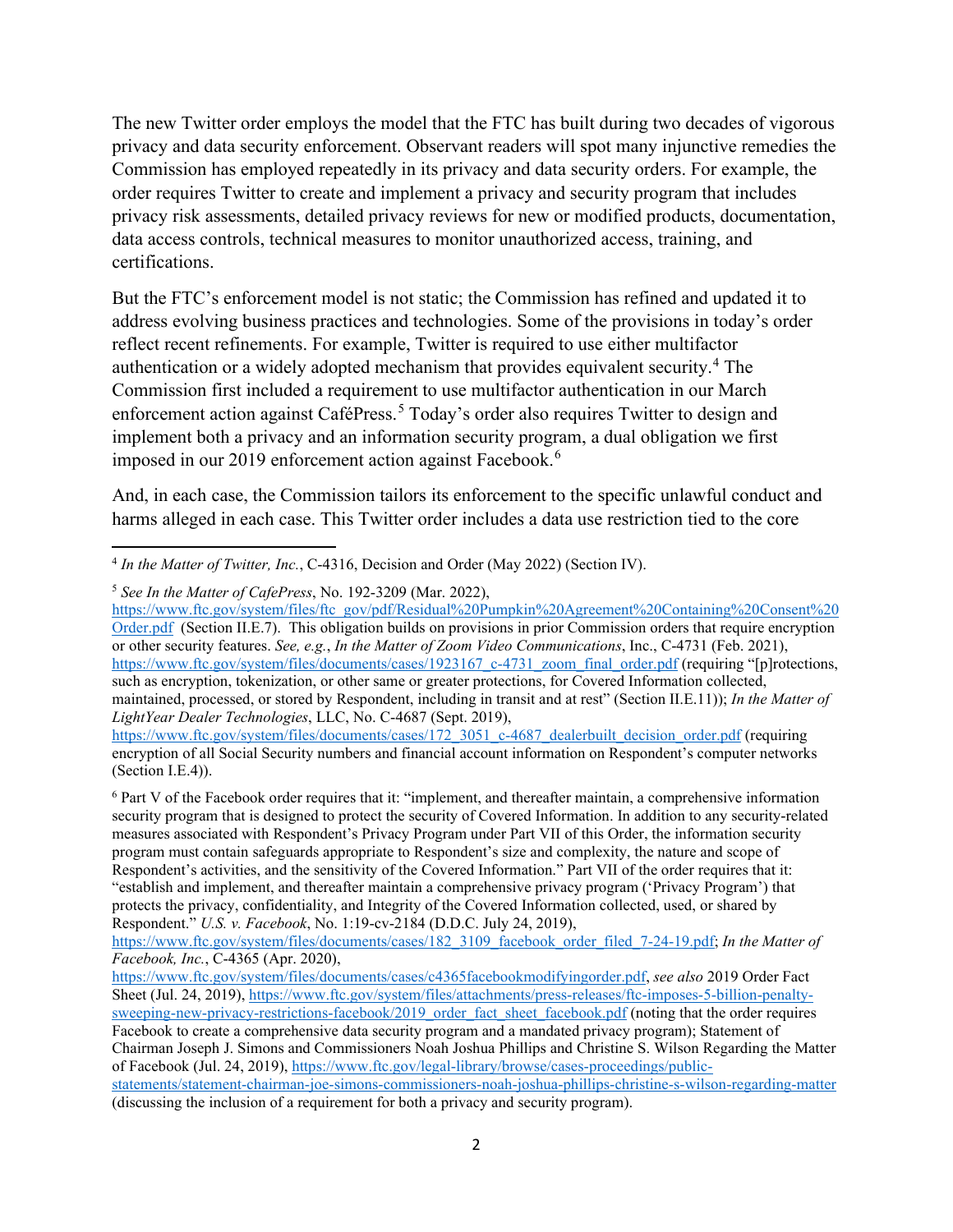allegation of illegality in the complaint: the company may not use for advertising any phone numbers or email addresses that had been gathered for security purposes. The 2019 Facebook order contained a similar use restriction, flowing from a similar allegation of illegality.

business model. Precisely because this order builds on established precedent and the Commission's expertise in privacy enforcement, it provides meaningful and effective relief. The value of these types of injunctive provisions and accountability mechanisms has long been clear to us.<sup>[7](#page-2-0)</sup> But strikingly similar settlements in the past have been subjected to (sometimes vitriolic) criticism<sup>[8](#page-2-1)</sup> for alleged failings that today's order would share. No executives are named, or obligated personally.<sup>[9](#page-2-2)</sup> There is no admission of liability, or disgorgement of algorithms. There is no change to Twitter's

<span id="page-2-0"></span>business model. 7 *See* Statement of Chairman Joseph J. Simons and Commissioners Noah Joshua Phillips and Christine S. Wilson, *In re Sunday Riley Modern Skincare, LLC*, (Nov. 6, 2020),

https://www.ftc.gov/system/files?file=documents/cases/2020.11.6\_sunday\_riley\_majority\_statement\_final.pdf (discussing the effectiveness of injunctive and other non-monetary relief); *see also* Statement of Chairman Joseph J. Simons and Commissioners Noah Joshua Phillips and Christine S. Wilson Regarding the Matter of Facebook (Jul. 24, 2019),[https://www.ftc.gov/legal-library/browse/cases-proceedings/public-statements/statement-chairman-jo](https://www.ftc.gov/legal-library/browse/cases-proceedings/public-statements/statement-chairman-joe)[e](https://www.ftc.gov/legal-library/browse/cases-proceedings/public-statements/statement-chairman-joe-simons-commissioners-noah-joshua-phillips-christine-s-wilson-regarding-matter)[simons-commissioners-noah-joshua-phillips-christine-s-wilson-regarding-matter](https://www.ftc.gov/legal-library/browse/cases-proceedings/public-statements/statement-chairman-joe-simons-commissioners-noah-joshua-phillips-christine-s-wilson-regarding-matter) (describing the breadth and scope of the non-monetary relief in the order). Commissioner Wilson also has spoken at length about the effectiveness of non-monetary relief. *See, e.g.,* Christine S. Wilson, One Step Forward, Two Steps Back: Sound Policy on Consumer Protection, Remarks at NAD (Oct. 5, 2020),

[https://www.ftc.gov/system/files/documents/public\\_statements/1581434/wilson\\_remarks\\_at\\_nad\\_100520.pdf;](https://www.ftc.gov/system/files/documents/public_statements/1581434/wilson_remarks_at_nad_100520.pdf) Christine S. Wilson, Remarks at Global Antitrust Institute, FTC v. Facebook (Dec. 11, 2019), [https://www.ftc.gov/system/files/documents/public\\_statements/1557534/commissioner\\_wilson\\_remarks\\_at\\_global](https://www.ftc.gov/system/files/documents/public_statements/1557534/commissioner_wilson_remarks_at_global)\_ [antitrust\\_institute\\_12112019.pdf.](https://www.ftc.gov/system/files/documents/public_statements/1557534/commissioner_wilson_remarks_at_global_antitrust_institute_12112019.pdf)

<span id="page-2-1"></span> <sup>8</sup>*See, e.g.,* Dissenting Statement of Commissioner Rohit Chopra Regarding Zoom Video Communications, Inc. (Feb. 1, 2021),

 "paperwork requirements" with no real accountability). In addition, then-Commissioner Chopra stated that the order (Jul. 24, 2019), [https://twitter.com/chopracfpb/status/1154010756079390720?s=19;](https://twitter.com/chopracfpb/status/1154010756079390720?s=19) *see also* Center for Digital https://www.ftc.gov/system/files/documents/public\_statements/1586865/20210129\_final\_chopra\_zoom\_statement  $\frac{0. \text{pdf}}{0.}$  (asserting that the final order is "weak," provides "no money" and that the injunctive relief constitutes "doesn't fix the incentives causing these repeat privacy abuses. It doesn't stop \$FB from engaging in surveillance or integrating platforms. There are no restrictions on data harvesting tactics — just paperwork." Rohit Chopra, Twitter Democracy Press Release: Groups Join Legal Battle to Fight Ineffective FTC Privacy Decision on Facebook (Jul. 26, 2019),[https://www.democraticmedia.org/article/groups-join-legal-battle-fight-ineffective-ftc-privacy-decisio](https://www.democraticmedia.org/article/groups-join-legal-battle-fight-ineffective-ftc-privacy-decision)[n](https://www.democraticmedia.org/article/groups-join-legal-battle-fight-ineffective-ftc-privacy-decision-facebook)[facebook](https://www.democraticmedia.org/article/groups-join-legal-battle-fight-ineffective-ftc-privacy-decision-facebook) (citing several organizations that criticized and challenged the settlement). Notably, the groups stated that the settlement was "woefully insufficient," "provides no meaningful changes to Facebook's structure or financial incentives" and that the "fine is a mere cost of doing business," "a parking ticket," a "get-out-of jail free card." *Id*.; *see also* Dissenting Statement of Commissioner Rohit Chopra, *In re Facebook, Inc.* (Jul. 24, 2019),

[https://www.ftc.gov/system/files/documents/public\\_statements/1536911/chopra\\_dissenting\\_statement\\_on\\_faceboo](https://www.ftc.gov/system/files/documents/public_statements/1536911/chopra_dissenting_statement_on_facebook)k [\\_7-24-19.pdf.](https://www.ftc.gov/system/files/documents/public_statements/1536911/chopra_dissenting_statement_on_facebook_7-24-19.pdf) *See also,* Dissenting Statement of Commissioner Rohit Chopra, *In the matter of Google LLC and YouTube, LLC* (Sep. 4, 2019),

[https://www.ftc.gov/sytem/files/documents/public\\_statements/1542957/chopra\\_google\\_youtube\\_dissent.pdf.](https://www.ftc.gov/sytem/files/documents/public_statements/1542957/chopra_google_youtube_dissent.pdf)

<span id="page-2-2"></span><sup>&</sup>lt;sup>9</sup> See FTC v. Google LLC and YouTube, LLC, No. 1:119-cv-2642 (D.D.C. Sep. 4, 2019)[, https://www.ftc.gov/legal](https://www.ftc.gov/legal-library/browse/cases-proceedings/172-3083-google-llc-youtube-llc)[library/browse/cases-proceedings/172-3083-google-llc-youtube-llc;](https://www.ftc.gov/legal-library/browse/cases-proceedings/172-3083-google-llc-youtube-llc) *In the matter of Facebook, Inc*, No. 1:19-cv-02184, (D.D.C. Jul. 24, 2019)[, https://www.ftc.gov/legal-library/browse/cases-proceedings/092-3184-182-3109-c-](https://www.ftc.gov/legal-library/browse/cases-proceedings/092-3184-182-3109-c-4365-facebook-inc-matter)[4365-facebook-inc-matter;](https://www.ftc.gov/legal-library/browse/cases-proceedings/092-3184-182-3109-c-4365-facebook-inc-matter) *U.S. v. [Musical.ly](https://Musical.ly)* (now known as TikTok), No. 2:19-cv-1439 (C.D. Cal. Feb. 2, 2019), <https://www.ftc.gov/legal-library/browse/cases-proceedings/172-3004-musically-inc>(naming corporate entities only).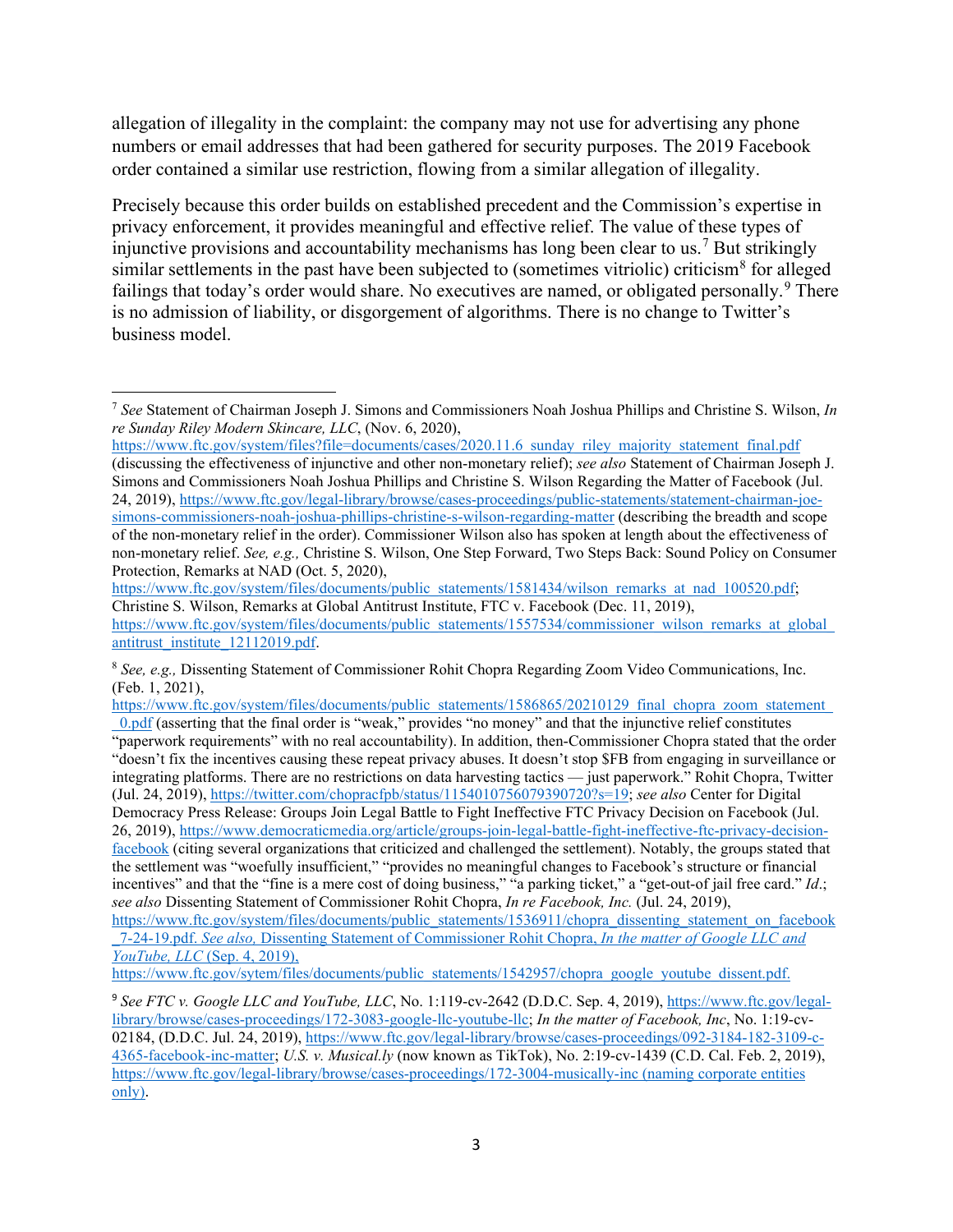comparing today's settlement to the alleged shortcomings of the Facebook order:  $^{10}$ The order in the 2019 Facebook case met with condemnation from some quarters, so it is worth

| <b>Criticism of Order</b>                      | <b>Facebook Order</b>               | <b>Twitter Order</b>                |
|------------------------------------------------|-------------------------------------|-------------------------------------|
| "Mere paperwork" requirements <sup>11</sup>    | Privacy risk assessments for new or | Privacy risk assessments for new or |
|                                                | modified products                   | modified products                   |
| "Mere paperwork" requirements <sup>12</sup>    | Privacy reviews and reports         | Privacy reviews and reports         |
| "Mere paperwork" requirements <sup>13</sup>    | Covered incident reports            | Covered incident reports            |
| Certifications only ensure that                | Certifications by CEO and Chief     | Certifications by senior corporate  |
| paperwork has been completed <sup>14</sup>     | Privacy Officer                     | management or senior officer (not   |
|                                                |                                     | CEO)                                |
| No accountability for executives <sup>15</sup> | No executives named, no IH of       | No executives named, no IH of       |
|                                                | CEO or other executives cited in    | CEO or other executives cited in    |
|                                                | statements supporting settlement    | statements supporting settlement    |
|                                                |                                     |                                     |

<span id="page-3-3"></span><sup>13</sup> Rohit Chopra, Twitter (Jul. 24, 2019)[, https://twitter.com/chopracfpb/status/1154010756079390720?s=19;](https://twitter.com/chopracfpb/status/1154010756079390720?s=19) Dissenting Statement of Commissioner Rohit Chopra, *In re Facebook, Inc.* (Jul. 24, 2019), [https://www.ftc.gov/system/files/documents/public\\_statements/1536911/chopra\\_dissenting\\_statement\\_on\\_facebook](https://www.ftc.gov/system/files/documents/public_statements/1536911/chopra_dissenting_statement_on_facebook) [\\_7-24-19.pdf.](https://www.ftc.gov/system/files/documents/public_statements/1536911/chopra_dissenting_statement_on_facebook_7-24-19.pdf)

<span id="page-3-0"></span> $10$  The Facebook order included stronger and more sweeping provisions, and a penalty measured in the billions. The differences in approach are appropriate, as there were more Section 5 and order violations alleged in Facebook.

<span id="page-3-1"></span><sup>&</sup>lt;sup>11</sup> Rohit Chopra, Twitter (Jul. 24, 2019)[, https://twitter.com/chopracfpb/status/1154010756079390720?s=19;](https://twitter.com/chopracfpb/status/1154010756079390720?s=19) Dissenting Statement of Commissioner Rohit Chopra, *In re Facebook, Inc.* (Jul. 24, 2019), [https://www.ftc.gov/system/files/documents/public\\_statements/1536911/chopra\\_dissenting\\_statement\\_on\\_facebook](https://www.ftc.gov/system/files/documents/public_statements/1536911/chopra_dissenting_statement_on_facebook) [\\_7-24-19.pdf.](https://www.ftc.gov/system/files/documents/public_statements/1536911/chopra_dissenting_statement_on_facebook_7-24-19.pdf)

<span id="page-3-2"></span><sup>&</sup>lt;sup>12</sup> Rohit Chopra, Twitter (Jul. 24, 2019)[, https://twitter.com/chopracfpb/status/1154010756079390720?s=19;](https://twitter.com/chopracfpb/status/1154010756079390720?s=19) Dissenting Statement of Commissioner Rohit Chopra, *In re Facebook, Inc.* (Jul. 24, 2019), [https://www.ftc.gov/system/files/documents/public\\_statements/1536911/chopra\\_dissenting\\_statement\\_on\\_faceboo](https://www.ftc.gov/system/files/documents/public_statements/1536911/chopra_dissenting_statement_on_facebook)k [\\_7-24-19.pdf.](https://www.ftc.gov/system/files/documents/public_statements/1536911/chopra_dissenting_statement_on_facebook_7-24-19.pdf)

<span id="page-3-4"></span><sup>&</sup>lt;sup>14</sup> Rohit Chopra, Twitter (Jul. 24, 2019)[, https://twitter.com/chopracfpb/status/1154010756079390720?s=19;](https://twitter.com/chopracfpb/status/1154010756079390720?s=19) Dissenting Statement of Commissioner Rohit Chopra, *In re Facebook, Inc.* (Jul. 24, 2019), [https://www.ftc.gov/system/files/documents/public\\_statements/1536911/chopra\\_dissenting\\_statement\\_on\\_facebook](https://www.ftc.gov/system/files/documents/public_statements/1536911/chopra_dissenting_statement_on_facebook) [\\_7-24-19.pdf.](https://www.ftc.gov/system/files/documents/public_statements/1536911/chopra_dissenting_statement_on_facebook_7-24-19.pdf)

<span id="page-3-5"></span> [24-19.pdf;](https://www.system/files/documents/public_statements/1536918/182_3109_slaughter_statement_on_facebook_7-24-19.pdf) Dissenting Statement of Commissioner Rohit Chopra, *In re Facebook, Inc.* (Jul. 24, 2019), 15 Dissenting Statement of Commissioner Rebecca Kelly Slaughter, *In the matter of FTC v. Facebook* (Jul.24, 2019), [https://www.system/files/documents/public\\_statements/1536918/182\\_3109\\_slaughter\\_statement\\_on\\_facebook\\_7](https://www.system/files/documents/public_statements/1536918/182_3109_slaughter_statement_on_facebook_7-24-19.pdf) https://www.ftc.gov/system/files/documents/public\_statements/1536911/chopra\_dissenting\_statement\_on\_facebook [\\_7-24-19.pdf.](https://www.ftc.gov/system/files/documents/public_statements/1536911/chopra_dissenting_statement_on_facebook_7-24-19.pdf)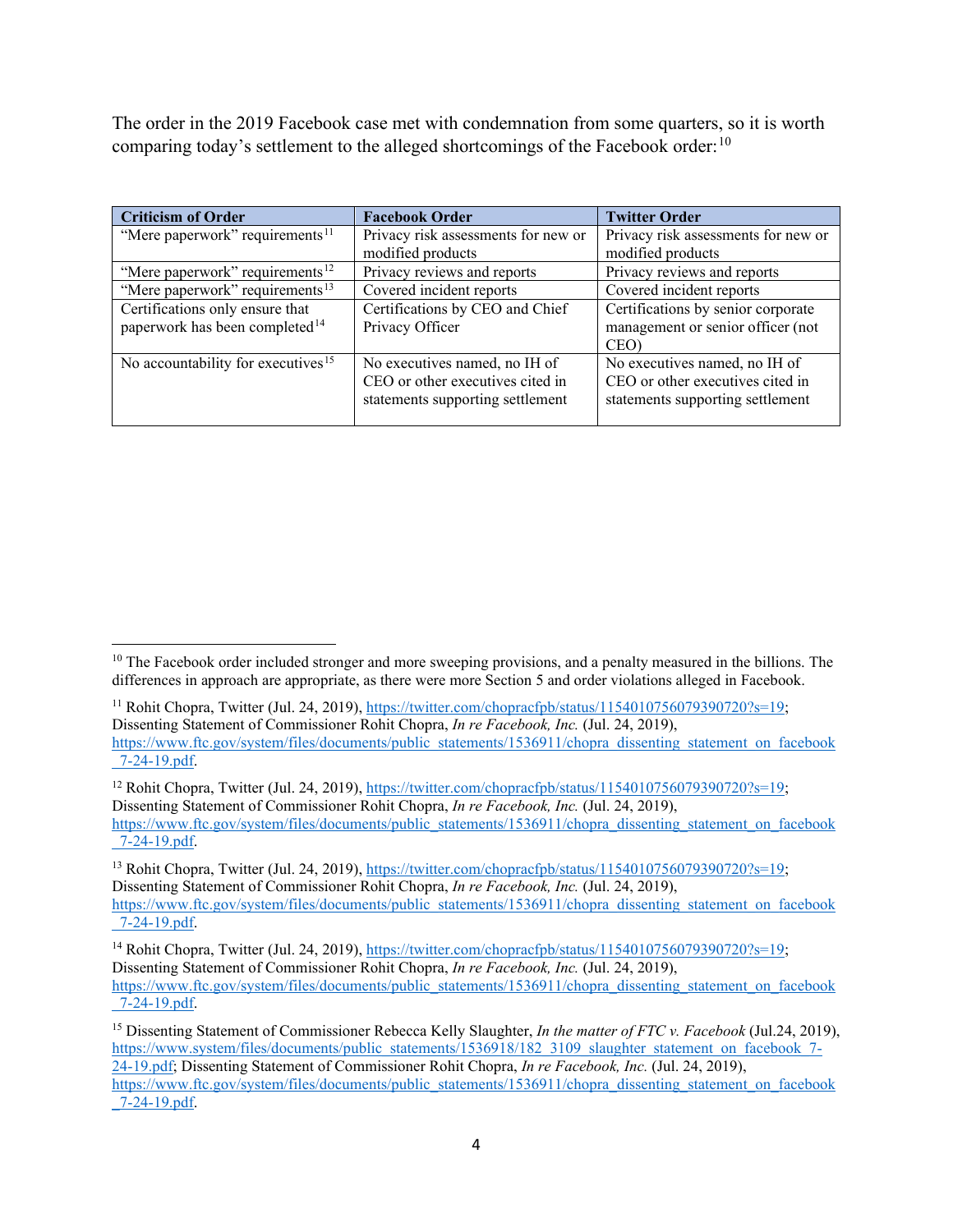| Penalty is a mere cost of doing     | \$5 billion                         | \$150 million                       |
|-------------------------------------|-------------------------------------|-------------------------------------|
| business <sup>16</sup>              | 2018 Annual Revenues: \$55.8        | 2021 Annual revenues:               |
|                                     | billion                             | \$5.077 billion <sup>17</sup>       |
|                                     | Penalty: 9% of annual revenue       | Penalty: 3% of annual revenue       |
| Company receives majority of        | Can still use data for advertising  | Can still use data for advertising  |
| revenue from advertising and order  | purposes; prohibited from           | purposes; prohibited from           |
| does nothing to change the business | misrepresenting the extent to which | misrepresenting the extent to which |
| structure or incentives $18$        | Respondent maintains and protects   | Respondent maintains and protects   |
|                                     | the privacy, security,              | the privacy, security,              |
|                                     | confidentiality, or integrity of    | confidentiality, or integrity of    |
|                                     | Covered Information                 | Covered Information                 |
| Company governance unchanged $19$   | Board of Directors restructured to  | No governance changes               |
|                                     | include Privacy Committee with      |                                     |
|                                     | oversight authority                 |                                     |
| No meaningful restrictions on       | Use restriction for phone numbers;  | Use restriction for phone numbers;  |
| ability to collect, share, and use  | requirement to identify material    | requirement to identify material    |
| personal information <sup>20</sup>  | risks to privacy of covered         | risks to privacy of covered         |
|                                     | information and prepare privacy     | information and prepare privacy     |
|                                     | review statements documenting       | review statements documenting       |
|                                     | efforts to control for the risk     | efforts to control for the risk     |

We support this order, which is a strong one. The Facebook order included more stringent obligations and greater relief because more egregious conduct was alleged. We reject the view that the provisions in orders like these constitute "mere paperwork" that provide no meaningful restrictions or accountability. And we reject the characterization of substantial penalties as "a slap on the wrist." Penalties matter, then and now. And so do the privacy programs and

<span id="page-4-0"></span><sup>&</sup>lt;sup>16</sup> Nancy Scola and Steven Overly, "FTC strikes \$5B Facebook settlement against fierce Democratic objections," POLITICO (July 24, 2019),<https://www.politico.com/story/2019/07/24/ftc-facebook-settlement-1428432>(quoting Representation Cicilline as stating that the \$5B fine is "disappointing" and Senator Blumenthal as stating that the penalty is "[a] tap on the wrist, not even a slap"); *see also* Dissenting Statement of Commissioner Rohit Chopra, *In re Facebook, Inc.* (Jul. 24, 2019),

https://www.ftc.gov/system/files/documents/public\_statements/1536911/chopra\_dissenting\_statement\_on\_facebook [\\_7-24-19.pdf.](https://www.ftc.gov/system/files/documents/public_statements/1536911/chopra_dissenting_statement_on_facebook_7-24-19.pdf)

<span id="page-4-1"></span><sup>17</sup>*See Twitter Revenue* 2011-2022|TWTR, Macrotrends, [https://www.macrotrends.net/stocks/charts/TWTR/twitter/revenue.](https://www.macrotrends.net/stocks/charts/TWTR/twitter/revenue)

<span id="page-4-2"></span> 18 Dissenting Statement of Commissioner Rebecca Kelly Slaughter *In the matter of FTC v. Facebook* (Jul. 24, 2019), [24-19.pdf;](https://www.system/files/documents/public_statements/1536918/182_3109_slaughter_statement_on_facebook_7-24-19.pdf) Dissenting Statement of Commissioner Rohit Chopra, *In re Facebook, Inc.* (Jul. 24, 2019), [https://www.system/files/documents/public\\_statements/1536918/182\\_3109\\_slaughter\\_statement\\_on\\_facebook\\_7](https://www.system/files/documents/public_statements/1536918/182_3109_slaughter_statement_on_facebook_7) [https://www.ftc.gov/system/files/documents/public\\_statements/1536911/chopra\\_dissenting\\_statement\\_on\\_facebook](https://www.ftc.gov/system/files/documents/public_statements/1536911/chopra_dissenting_statement_on_facebook) [\\_7-24-19.pdf.](https://www.ftc.gov/system/files/documents/public_statements/1536911/chopra_dissenting_statement_on_facebook_7-24-19.pdf)

<span id="page-4-3"></span><sup>&</sup>lt;sup>19</sup> Dissenting Statement of Commissioner Rohit Chopra, *In re Facebook, Inc.* (Jul. 24, 2019), https://www.ftc.gov/system/files/documents/public\_statements/1536911/chopra\_dissenting\_statement\_on\_facebook [\\_7-24-19.pdf.](https://www.ftc.gov/system/files/documents/public_statements/1536911/chopra_dissenting_statement_on_facebook_7-24-19.pdf)

<span id="page-4-4"></span> 20 Dissenting Statement of Commissioner Rebecca Kelly Slaughter, *In the matter of FTC v. Facebook* (Jul. 24, 2019),

 [24-19.pdf;](https://www.system/files/documents/public_statements/1536918/182_3109_slaughter_statement_on_facebook_7-24-19.pdf) Dissenting Statement of Commissioner Rohit Chopra, *In re Facebook, Inc.* (Jul. 24, 2019), [https://www.system/files/documents/public\\_statements/1536918/182\\_3109\\_slaughter\\_statement\\_on\\_facebook\\_7](https://www.system/files/documents/public_statements/1536918/182_3109_slaughter_statement_on_facebook_7-24-19.pdf) https://www.ftc.gov/system/files/documents/public\_statements/1536911/chopra\_dissenting\_statement\_on\_facebook [\\_7-24-19.pdf.](https://www.ftc.gov/system/files/documents/public_statements/1536911/chopra_dissenting_statement_on_facebook_7-24-19.pdf)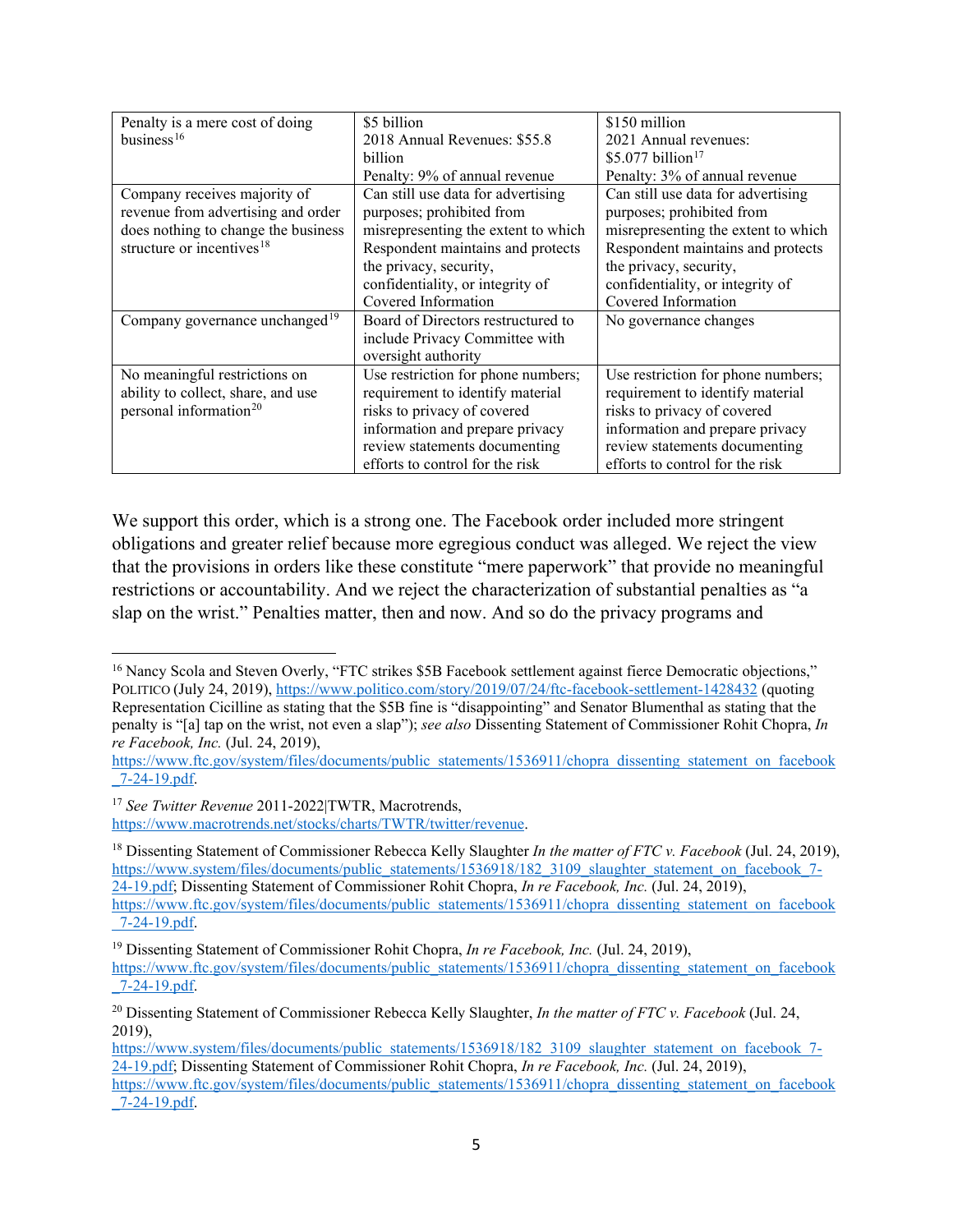assessments that orders like today's command. Both orders also create processes that require the companies to consider the risks to the privacy and security of the information they collect, evaluate the safeguards they have in place, and adjust procedures to address those risks. Both orders require assessments by third-party experts, approved by the FTC, to evaluate the companies' privacy programs and issue reports evaluating compliance with the mandated program. Both orders require executives in the company to certify to compliance. These processes force companies under order to consider privacy, account for privacy, and be accountable for failing to protect it.

The Commission recognizes that its orders are not perfect. For this reason, we approach each new order with care, fine-tuning provisions and considering alternative ways to address violations.[21](#page-5-0) We hope that the bipartisan approval of this order, one very much in line with prior orders, signals the beginning of a more constructive dialogue about how to continue refining our enforcement program. If this case can close the door on unfounded and gratuitous attacks on the FTC's privacy enforcement program, that closure would serve consumers, provide clarity to stakeholders, and advance the mission of the agency.

The resolution of this matter also demonstrates the general deterrent effect of Commission orders. In our July 2019 complaint and order against Facebook,<sup>22</sup> the Commission for the first time found it unlawful for companies to collect consumer information for security purposes and then use it to target advertising. Shortly after the Facebook order was announced, in October 2019, Twitter disclosed its similar misuse of consumers' email addresses and phone numbers.<sup>23</sup> This timeline suggests that Twitter was paying attention to the FTC's actions and underscores the value of sending signals to the marketplace through orders like these.

A side note. In August 2020, Twitter publicly disclosed that the FTC was investigating it for potential order violations, taking an accounting reserve to pay a \$150 million fine.<sup>[24](#page-5-3)</sup> Nearly two full years have passed, and Twitter now is paying the anticipated fine. An observer might ask what took so long, and why now. Despite (and because of) the coincidence in timing with

 LightYear Dealer Technologies, LLC, No. C-4687 (Sept. 2019), [https://www.ftc.gov/system/files/documents/cases/2019-03-19\\_idressupclixsense\\_statement\\_final.pdf](https://www.ftc.gov/system/files/documents/cases/2019-03-19_idressupclixsense_statement_final.pdf) (announcing new requirements that go beyond requirements from previous data security orders); *see also* In the Matter of

<span id="page-5-0"></span><sup>21</sup>*See, e.g.*, Statement of the Federal Trade Commission *Regarding Unixiz, Inc. d/b/a [i-Dressup.com](https://i-Dressup.com) and Zhijun Liu and Xichen Zhang individually & James V. Grago, Jr. d/b/a [ClixSense.com](https://ClixSense.com)* (Apr. 2019),

[https://www.ftc.gov/system/files/documents/cases/172\\_3051\\_c-4687\\_dealerbuilt\\_decision\\_order.pdf](https://www.ftc.gov/system/files/documents/cases/172_3051_c-4687_dealerbuilt_decision_order.pdf) (including additional data security requirements such as encryption of all Social Security numbers and financial account information on Respondent's computer networks).

<span id="page-5-1"></span> 22 FTC Press Release, *FTC Imposes \$5 Billion Penalty and Sweeping New Privacy Restrictions on Facebook*, July 24, 2019, [https://www.ftc.gov/news-events/news/press-releases/2019/07/ftc-imposes-5-billion-penalty-sweeping](https://www.ftc.gov/news-events/news/press-releases/2019/07/ftc-imposes-5-billion-penalty-sweeping-new-privacy-restrictions-facebook)[new-privacy-restrictions-facebook.](https://www.ftc.gov/news-events/news/press-releases/2019/07/ftc-imposes-5-billion-penalty-sweeping-new-privacy-restrictions-facebook)

<span id="page-5-2"></span><sup>&</sup>lt;sup>23</sup> Twitter Support ( $@$ TwitterSupport), TWITTER (Oct. 8, 2019, 4:02 PM), [https://twitter.com/twittersupport/status/1181661080033955840?ref\\_src=.](https://twitter.com/twittersupport/status/1181661080033955840?ref_src=)

<span id="page-5-3"></span> <sup>24</sup>*See* Kate Conger, *F.T.C. Investigating Twitter for Potential Privacy Violations*, N.Y. TIMES (Aug. 3, 2020), [https://www.nytimes.com/2020/08/03/technology/ftc-twitter-privacy-violations.html.](https://www.nytimes.com/2020/08/03/technology/ftc-twitter-privacy-violations.)